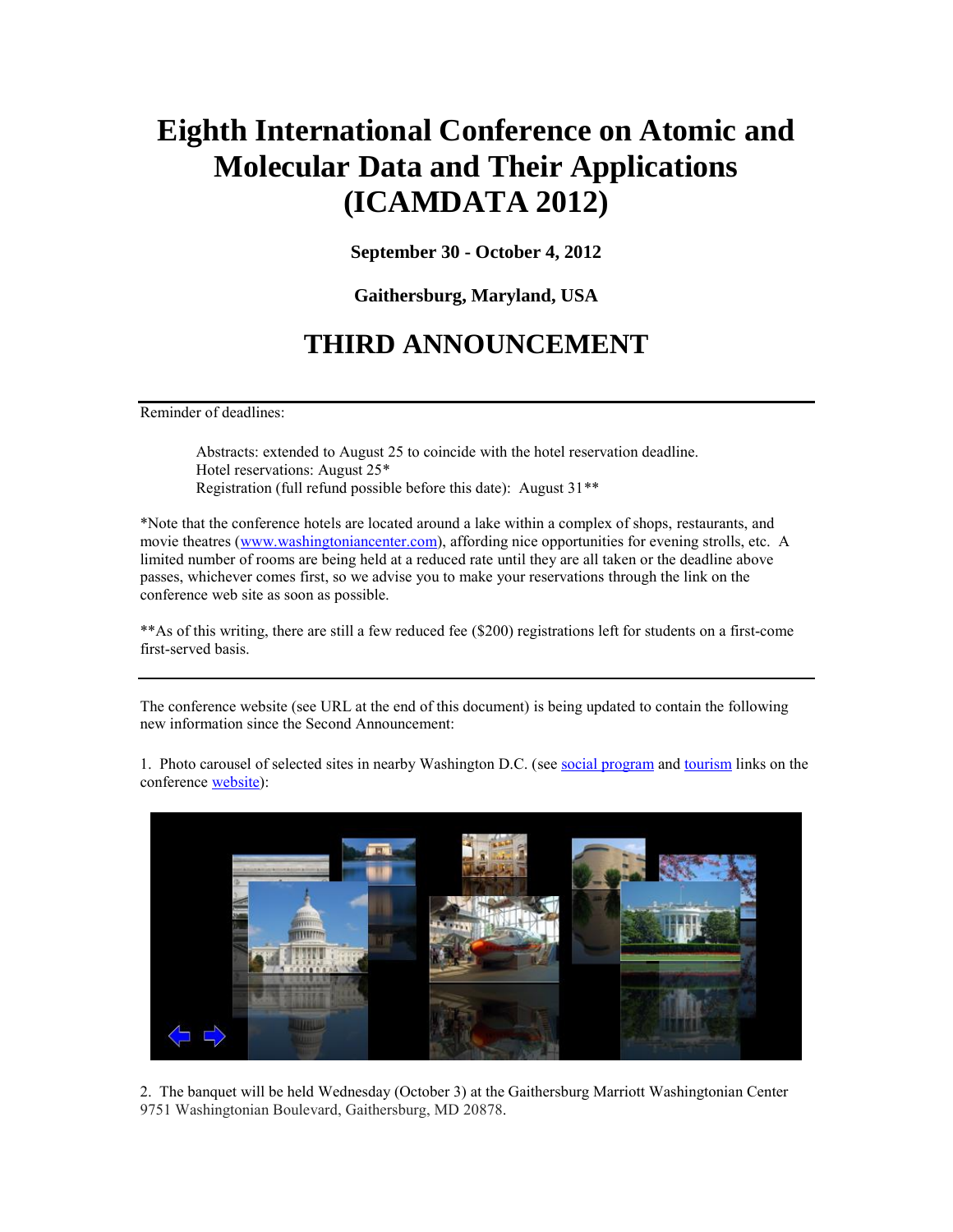3. Updated list of confirmed invited speakers, affiliations, and titles of talks:

| <b>Ehud Behar</b>         | Technology, Israel                                                             | Technion Israel Institute of The use of atomic data in astrophysics (tentative title)                                    |
|---------------------------|--------------------------------------------------------------------------------|--------------------------------------------------------------------------------------------------------------------------|
|                           | Laurence Campbell Flinders Univ., Australia                                    | Data needs for simulations of electron-driven processes<br>in planetary and cometary atmospheres                         |
| <b>James Colgan</b>       | Los Alamos National<br>Laboratory, USA                                         | Light element opacities of astrophysical interest from<br><i>ATOMIC</i>                                                  |
|                           | Hyun-Kyung Chung IAEA, Vienna, Austria                                         | Coordinated activities on evaluation of collisional data<br>for fusion applications                                      |
| <b>Gordon Drake</b>       | University of Windsor,<br>Canada                                               | High precision atomic data as a measurement tool for<br>halo nuclei: theory                                              |
| <b>Adam Foster</b>        | for Astrophysics, USA                                                          | Harvard-Smithonian Center AtomDB: atomic data for x-ray astrophysics                                                     |
| Satoshi Hamaguchi         | Osaka University, Japan                                                        | Roles of reactive species in plasma medicine                                                                             |
| Per Jönsson               |                                                                                | Malmö University, Sweden Accurate transition probabilities from large scale<br>multiconfiguration calculations.          |
| Jelle Kaastra             | SRON Utrecht, The<br>Netherlands                                               | Spectral modeling and diagnostics in various<br>astrophysical environments                                               |
| <b>Igor Kaganovich</b>    | Princeton Plasma Physics<br>Lab., USA                                          | Data applications for low temperature plasma<br><i>(tentative title)</i>                                                 |
| <b>Tim Kallman</b>        | NASA Goddard Space<br>Flight Center, USA                                       | Data needs for x-ray satellites (tentative title)                                                                        |
| <b>Fumihiro Koike</b>     |                                                                                | Saghaono University, Japan Data of heavy elements for light sources in EUV and<br>XUV lithography and other applications |
| <b>David Leckrone</b>     | NASA HQ, USA                                                                   | The use of atomic spectroscopy $\&$ data in astronomy<br>and other areas of science (tentative title)                    |
| <b>Steve Lisgo</b>        |                                                                                | ITER Organization, France Data needs for ITER (tentative title)                                                          |
| <b>Stuart Loch</b>        | Auburn University, USA                                                         | Error propagation in atomic models due to input data<br>uncertainties (tentative title)                                  |
|                           | Germany                                                                        | Oleksandr Marchuk Forschungszentrum Juelich, Atomic data for beam-stimulated plasma spectroscopy<br>in fusion plasmas    |
| <b>Shigeru Morita</b>     | NIFS, Japan                                                                    | A study of tungsten spectra using Large Helical Device<br>and Compact Electron Beam Ion Trap in NIFS                     |
| H. S. P. Mueller          | Univ. Köln, Germany                                                            | The CDMS view on molecular data needs of Herschel,<br>SOFIA, and ALMA                                                    |
| N. Nakamura               | University of Electro-<br>Communications (Tokyo),<br>Japan                     | EBIT spectroscopy of highly charged heavy ions<br>relevant to hot plasmas                                                |
| Wilfried<br>Nörtershäuser | Johannes Gutenberg-<br>Universität Mainz and GSI, nuclear structure<br>Germany | High precision atomic data for halo nuclei and related                                                                   |
| <b>Zoran Petrovic</b>     | Institute of Physics,<br>University of Belgrade,<br>Serbia                     | Data for modeling of positron collisions and transport<br>in gases                                                       |
| <b>Ronald Phaneuf</b>     |                                                                                | University of Nevada, USA Cross-section measurements with interacting beams                                              |